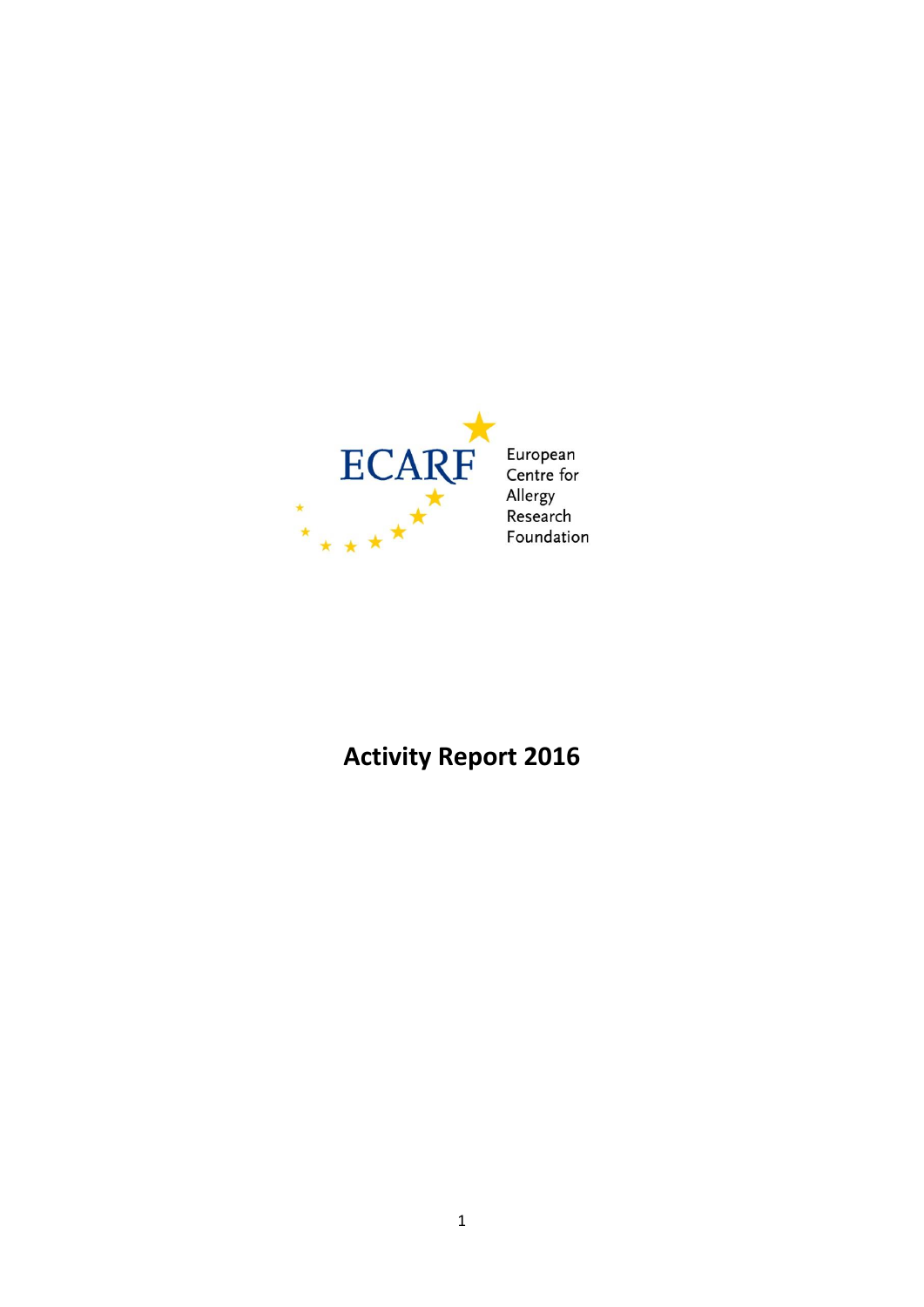# **Content**

- Foreword/our mission
- Commitment to allergy awareness requires political engagement
- ECARF on tour for our seniors project 'Pruritus in the Elderly'
- Presentation of the ADF/ECARF Award 2016
- Good information is the best protection
- ECARF certifies the first allergy-friendly school
- 9 Sources
- ECARF profile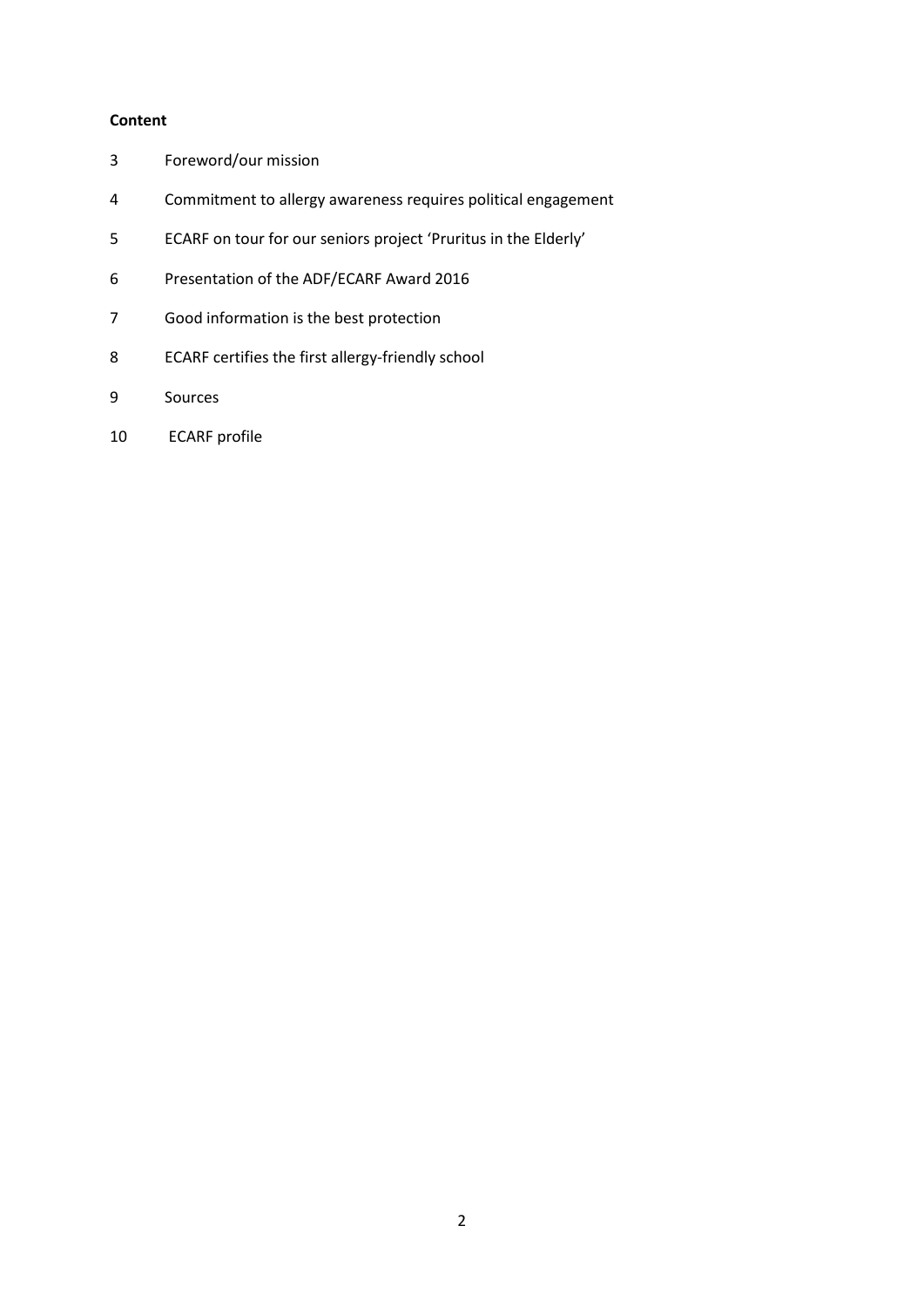# **Foreword**

Dear colleagues, friends and partners,

Freedom is a wonderful thing. To be able to move about freely and make informed decisions are values that we take almost for granted in our society. For example, many people this past year wanted to know which foods are healthy and wholesome.

People with chronic, severe allergies are not free to choose or act as they please. Their health needs, anxiety and the restrictions imposed by the therapy they are receiving are not temporary decisions aimed at a more environmentally sustainable or healthier life. These people deliberately exclude much from their lives in order to protect themselves – and in order to survive, in some cases.

In 2016, ECARF laid the foundation for a communications initiative that gives people with allergies back some their lost freedom. On our new website, in schools, in retirement homes, within the framework of our political activity, or at our information stand at public events – the ECARF volunteers have made it their goal to transform objective, evidence-based and accessible knowledge into new courage.

It fills me with pride that the outpatient department of the Comprehensive Allergy Center Charité and the allergology research groups were able to plan new projects and continue their work in progress again this past year, thanks to the financial contribution of the ECARF Foundation.

We succeeded in making many changes in 2016 with the support of our donors and partners, for which I express my heartfelt thanks. I hope you enjoy reading this report.

Sincerely,

Prof. Dr. Dr. h. c. Torsten Zuberbier

Chairman of the Foundation

# **Our mission**

Our mission is to ensure that people with allergies receive the best possible guidance and treatment in everyday matters and therapy options. We believe that allergy sufferers should not be alone in assuming responsibility for a life with severe and chronic allergies. We are dedicated to integrating people with severe allergies and dealing responsibly with allergies and allergens.

We are committed at the federal and state level to raising the required awareness of allergies and appealing for long overdue improvements. We provide allergy sufferers and those around them with independent, relevant information. Through our support, the Comprehensive Allergy Center Charité is able to present new findings in allergy research and improve on-site medical care.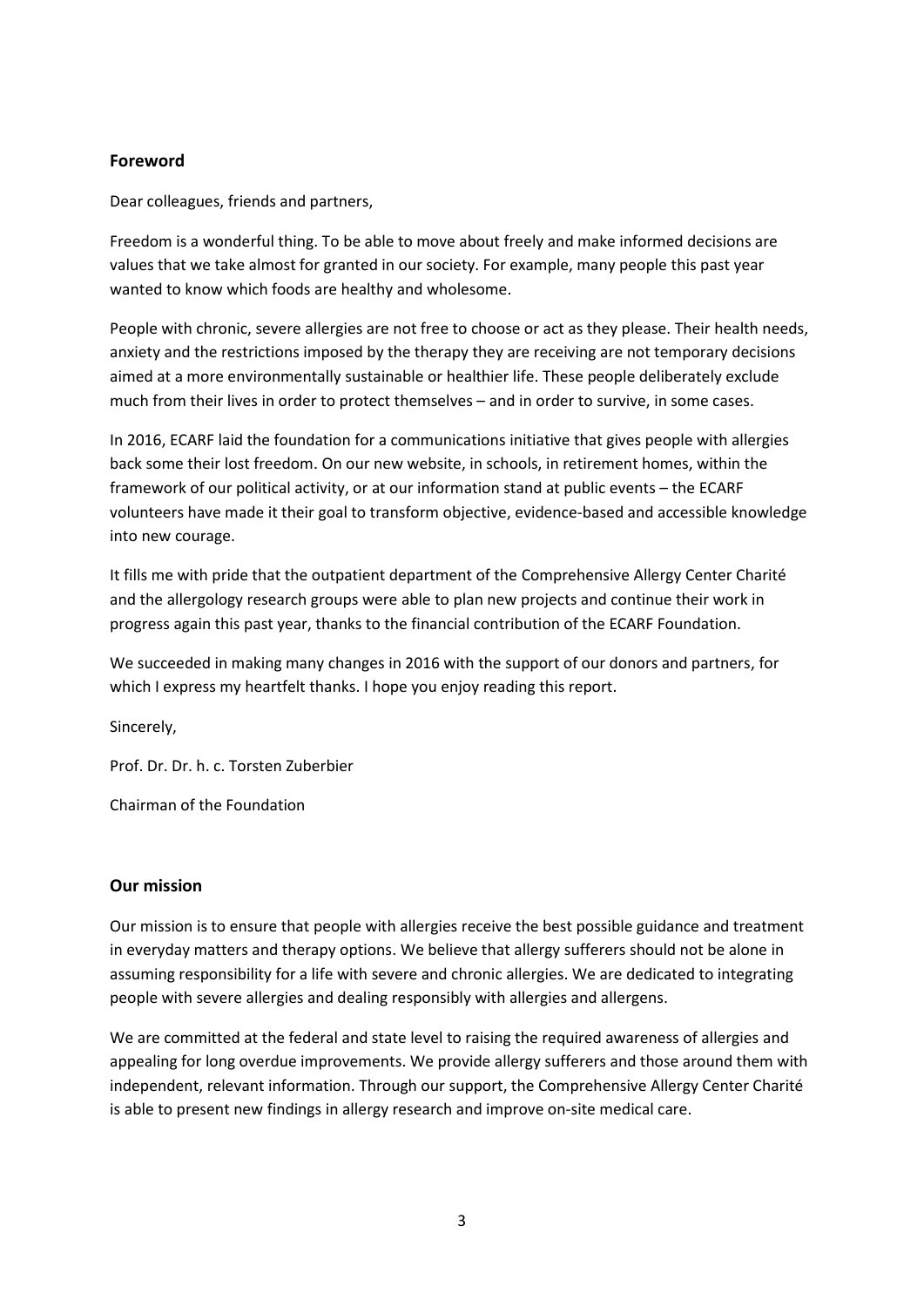# **Commitment to allergy awareness requires political engagement**

The situation of people with allergies can only be improved if the political system provides the right framework conditions. This is why ECARF is committed to raising allergy awareness at the federal and state level.

# **The goal has not yet been reached**

Medical care for allergy patients in particular is suffering under the economic pressure in the healthcare system. As a result, the number of medical practices that invoice for allergy treatment services has decreased by nearly a third over the past several years. Specifically, many general practitioners have stopped providing treatment for allergies.<sup>1</sup> But the number of people with allergies has not decreased.

The political side has seen some major initiatives with the revised food allergen labelling, the EU Nickel Directive, and the Regulation on Therapy Allergens. But the goal has not yet been reached. Apart from healthcare itself, research promotion, environmental policy, family and education policy are key challenges that lie ahead. For example, it has not yet been legally defined which first aid measures a childcare worker is authorised to take in response to an allergy emergency.

# **The commitment of the ECARF Foundation**

The ECARF Foundation communicated with politicians from various parties in 2016 with the objective of advancing and influencing measures at the legislative level.

This included individual discussions and the distribution of a political newsletter. Since the first issue of the ECARF political letter in March 2016, the Foundation has been sending up-to-date information twice yearly to around 1,500 federal and state politicians. Aspects of allergy healthcare, legislation for allergy emergencies, and planting schemes in public spaces were some of the topics covered in 2016.

The political work recently started by the ECARF Foundation is already bearing fruit, as is evident not only from the many positive reactions and the wide interest in our political information. In August 2016, we participated for the second year in a row in the open house day of the German Federal Ministry of Health, educating visitors and providing them information about allergies.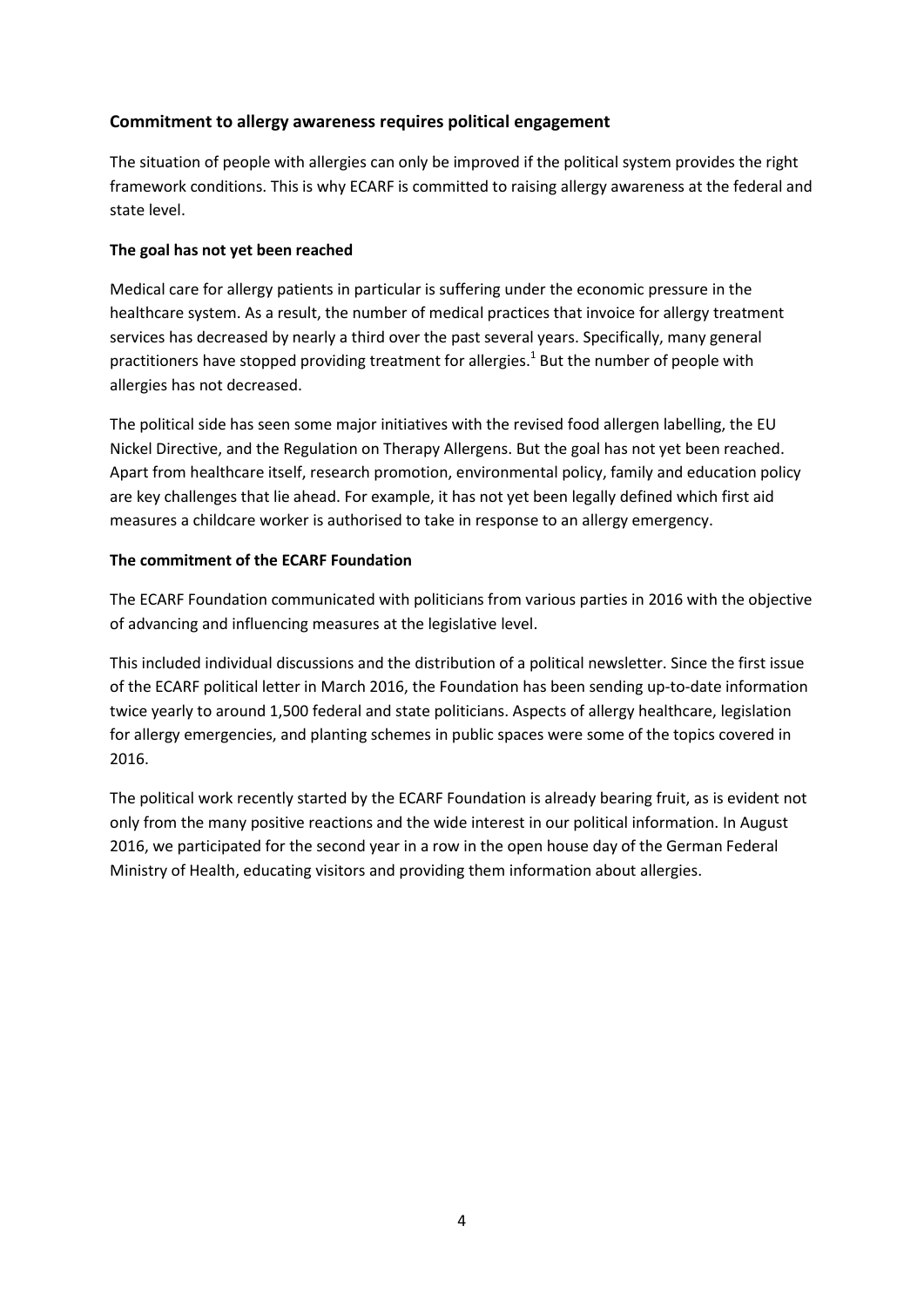# **ECARF on tour for our seniors project 'Pruritus in the Elderly'**

There has not been much interest so far among researchers in itching and allergies in the elderly. Itching is a problem that comes with aging, affecting no less than 20.3 % of 60 to 70-year-olds<sup>2</sup>. Little research has been done on the causes of this ailment, which are many. They are often difficult to treat and for caregivers to manage. Mature skin is thinner and drier, with a loss of elasticity, and the barrier function against external influences is weaker. Older people can also experience negative interactions with other medications that they are already taking for other primary diseases.

## **Seniors project goes into the second round**

For the elderly, the skin is a particularly important barrier to the environment. Because seniors often come into physical contact with caregivers, their skin should ideally be intact and have healthy protective properties. For these reasons, the ECARF Foundation launched a funded seniors project that continued into its second year in 2016. The aim of the project is to provide better information and treatment options for seniors. The project also builds valuable knowledge for nursing professionals. A seniors clinic for itching (pruritus) was launched at the Comprehensive Allergy Center Charité of Charité – Universitätsmedizin Berlin with the support of ECARF. Many seniors now take the opportunity to learn more about their own conditions and talk to specialists who recognise and understand the personal difficulties caused by aging skin.

#### **On-site assistance – retirement home visit**

Our aim is also to develop skills in elderly care. Volunteer medical workers from our foundation conducted training sessions in retirement homes in Berlin on the subject of itching in the elderly. During these sessions, we provided the nursing staff with the latest research findings on problem skin, itching, and allergic reactions. We also held discussions and Q&A sessions that encouraged seniors to engage in self-care and left them feeling more confident.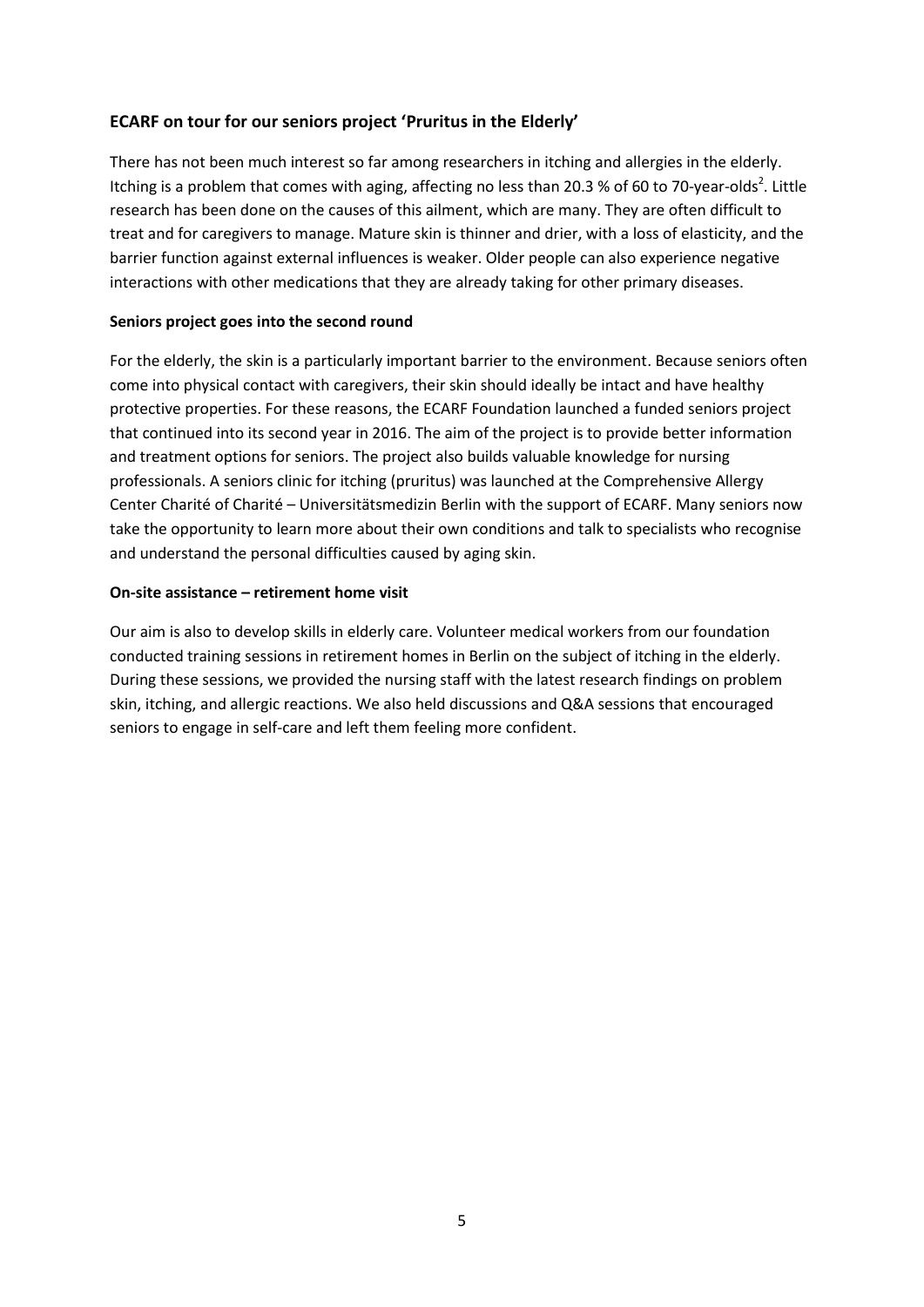# **Presentation of the ADF/ECARF Award 2016**

One of the key objectives of the ECARF Foundation is to promote allergy research. Since 2005, ECARF has been awarding a research prize for outstanding work in allergology. The 'ADF/ECARF Award for European Allergy Research', endowed with €5,000, is awarded annually in cooperation with ADF (Arbeitsgemeinschaft Dermatologische Forschung – Society of Dermatological Research). The research projects presented to specialist colleagues at the ADF Annual Meeting are considered for the award. The prize is awarded to the best submission on an allergy-related subject. The winner is selected by an independent, four-member advisory board composed of leading medical experts and chaired by the director of the ECARF Foundation. The prize can also be awarded to more than one person, in which case the prize money is shared.

### **Study demonstrates how the gut microbiome influences allergies**

Thomas Volz received the prize in 2016 for his groundbreaking study on the gut microbiome. Microbiomes describe the composition of microorganisms according to their genes in areas of the human body, for example, the microbiome of the skin, gut or mucosa. Volz and his team of researchers from the Technical University of Munich and Universitäts-Hautklinik Tübingen (University Dermatology Clinic of Tuebingen) investigated whether immune signals of the gut microbiome have an influence on sensitisation to food allergens and the severity of allergic reactions. They confirmed this hypothesis in their study. This was also the key to new perspectives in therapy and prevention, as sensitisation to food allergens could be significantly attenuated through changes to the bacterial colonies in the gut. The research work may be of great significance to the future treatment of patients with food allergies. Foundation chairman Torsten Zuberbier (left) presented the award certificate to Thomas Volz (right) at the ceremony in Vienna on 11 March 2016.

## **Interview with the researcher**

In an interview with ECARF, Volz explained the complex relationships of his research work so that people without medical training could better understand the results of the study. The discussion also generated a great deal of interest among specialised journalists.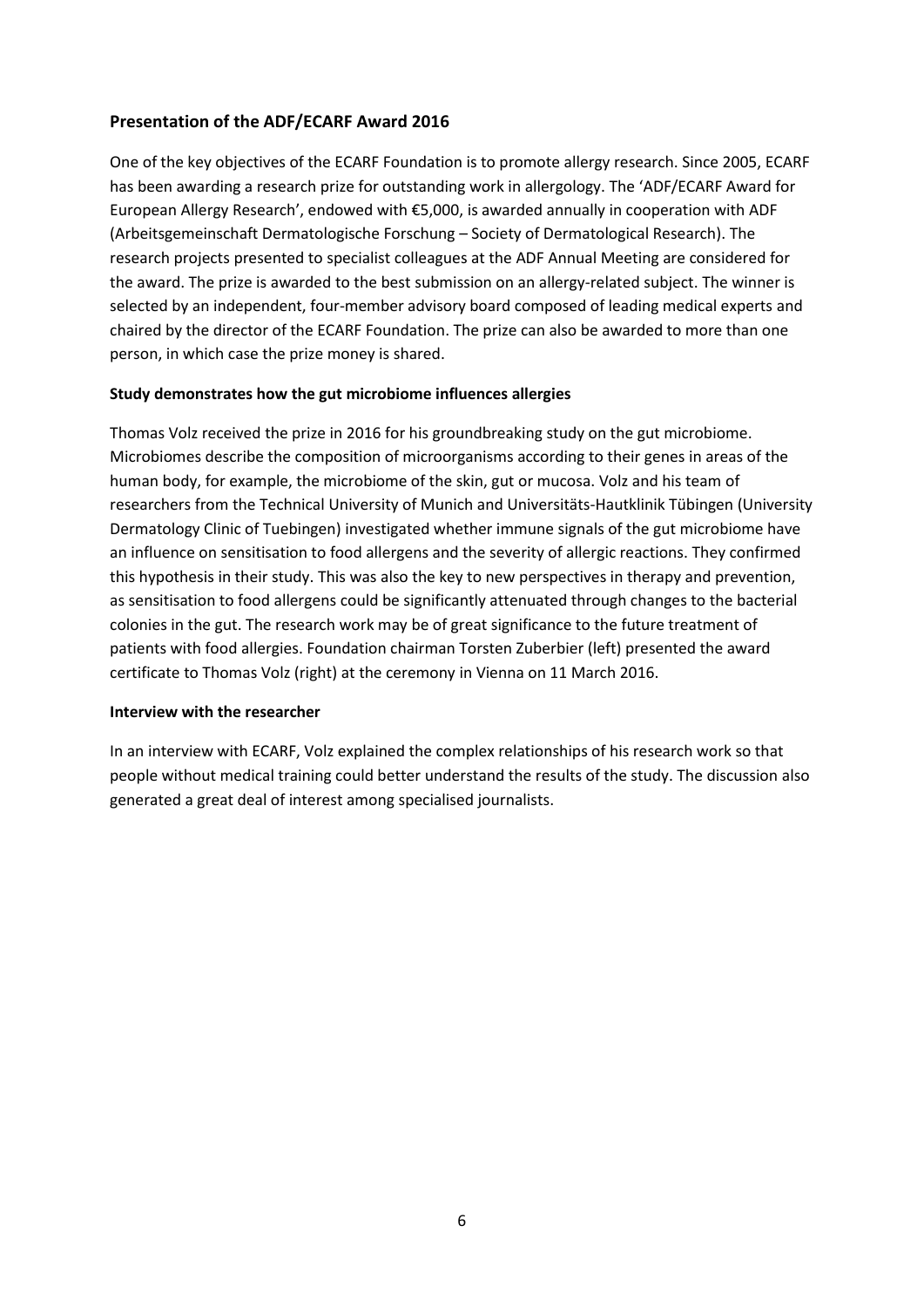# **Good information is the best protection**

There is a high prevalence of allergies in Germany. One in three people claim to have suffered from an allergy at least once in their lifetime.<sup>3</sup> For some, an allergy means having to deal with the discomfort of hay fever every year. For others, a sensitised immune system means that their life or health is constantly at risk. According to a representative FORSA survey, 53% of people with allergies find them burdensome or very burdensome.<sup>4</sup>

### **Unbiased knowledge helps when making important decisions**

Given this high prevalence, allergies have moved into the media spotlight in recent years. A Google search for 'allergies' turns up an abundance of tips on how to manage the disease. Unfortunately, this information is not always up to date or unbiased by commercial interests. As a result, allergy sufferers are left confused, and the social tolerance of 'allergies' as a disorder is on the decline.

The objective of the ECARF Foundation is to provide guidance to people with allergies in everyday matters and help them make therapeutic decisions. We believe that independent, scientifically backed, up-to-date information is needed. The ECARF Foundation therefore launched a communications initiative in 2016 with the aim of providing comprehensive, evidence-based and solid background knowledge to people with allergies.

### **New ECARF information portal on allergies goes live**

We developed information leaflets for parents and teachers and went live with a new website in German and English. The main focus of the new website is the information portal, which features the latest facts on specific allergies and symptoms, and tips for daily life. All of the written content meets strict standards in modern healthcare communication and is guaranteed ad-free.

We share the latest research and medical findings via our Facebook page and Twitter on a regular basis in a way that is practical and easy to understand. We have also increased our cooperation with the press. We managed to expand our reach significantly in the past year, which for us is proof that good information is well received.

#### Knowledge is the best medicine

We believe that good information can protect people because it helps them assess their own risk. If individuals are sufficiently informed about their illness, they can understand their doctor's recommendations, avoid allergens and prevent exposure. They are also aware of their options and how they can benefit their health. This knowledge not only protects them from allergic reactions, but also helps them reduce their anxiety and stay active.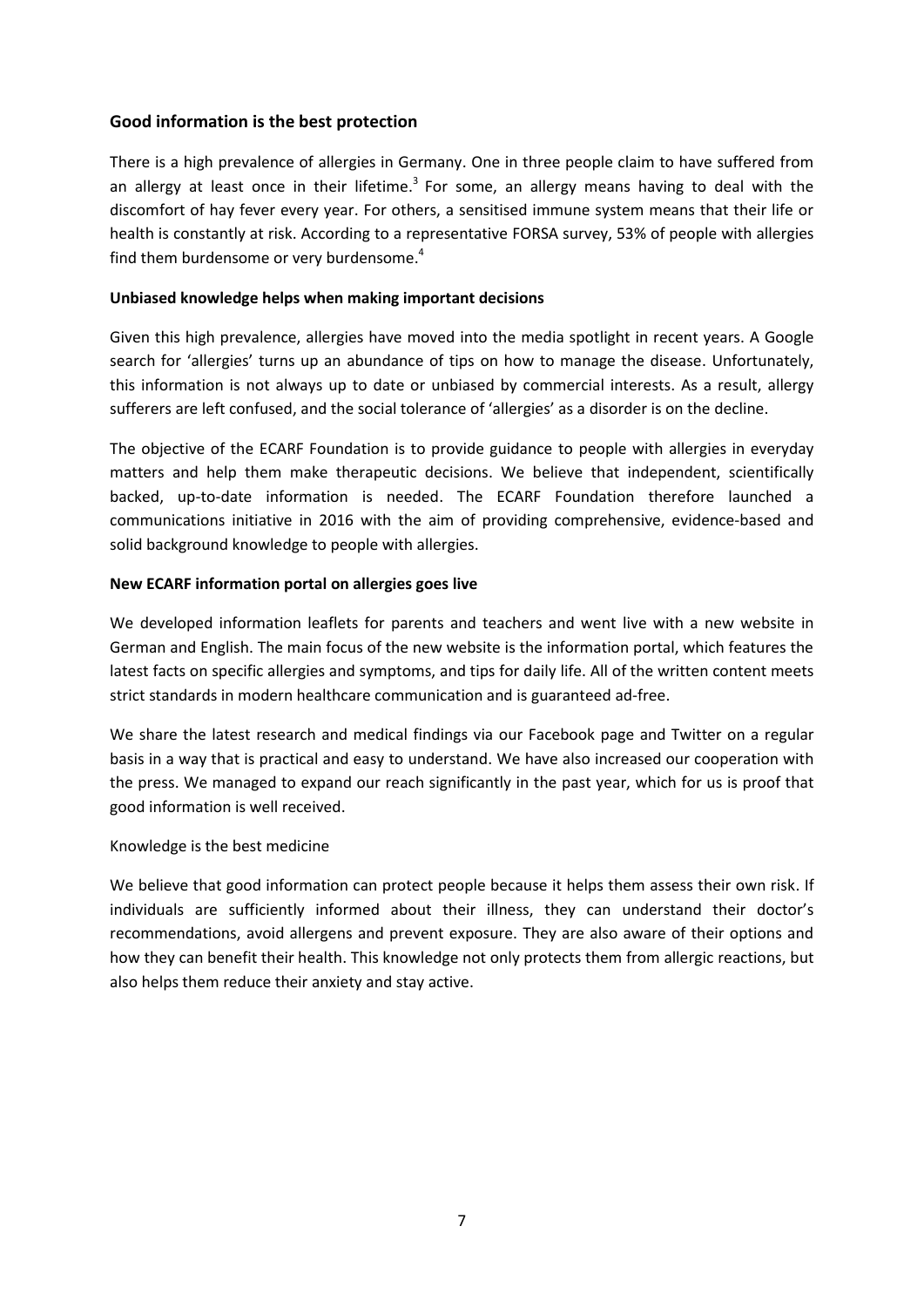# **ECARF certifies the first allergy-friendly school**

There is a high prevalence of allergies among children and adolescents. A recent study indicated a lifetime prevalence of asthma of 4.7%, hay fever of 10.7%, and atopic dermatitis of as high as 13.2%.<sup>5</sup> Children and adolescents spend the majority of their day at school, where children with allergies are particularly prone to exposure to health risks. Teachers and parents also face major challenges in dealing allergies. More questions arise when the people involved come from different cultural backgrounds. Is the allergy really an illness that should be taken seriously, about which the school must be informed? There are no allergies in my home country – not that I have heard of at least, so why should it be important in Germany?

Berlin Brandenburg International School is becoming allergy-friendly. The Berlin Brandenburg International School BBIS in Kleinmachnow, Berlin took on the challenge and applied for ECARF certification as an allergy-friendly school. The school teaches around 700 children of various nationalities at the primary and secondary levels. The language of instruction is English. In cooperation with the school, our experts developed a standard procedure for allergy emergencies, clarified legal issues for teachers, tested cleaning devices and products for allergy-friendliness, introduced cleansing lotions for sensitive skin, and inspected all the plants in the school buildings for their allergenic potential.

The school cafeteria, which is operated by an external caterer, also acquired allergy-friendly certification. Students from all forms, teachers and parents participated in separate training sessions led by ECARF employees. The subjects ranged from 'What do I need to find out before I swap sandwiches?' to how to include children with severe allergies at a school party. Everyone gained an overall understanding about the significance of allergies and increased their allergy knowledge, while optimal healthcare practices for children with allergies were established.

#### **ECARF talks with students, nurses and teachers**

The training sessions led to a commitment on the part of BBIS to communicate publicly about allergies in a series of interviews with ECARF. The school nurse explained how to organise a class trip with students with allergies, and a 17-year-old student described how she handles daily life with multiple food allergies. The interviews were highly appreciated and resonated with many readers, especially on our social media channels.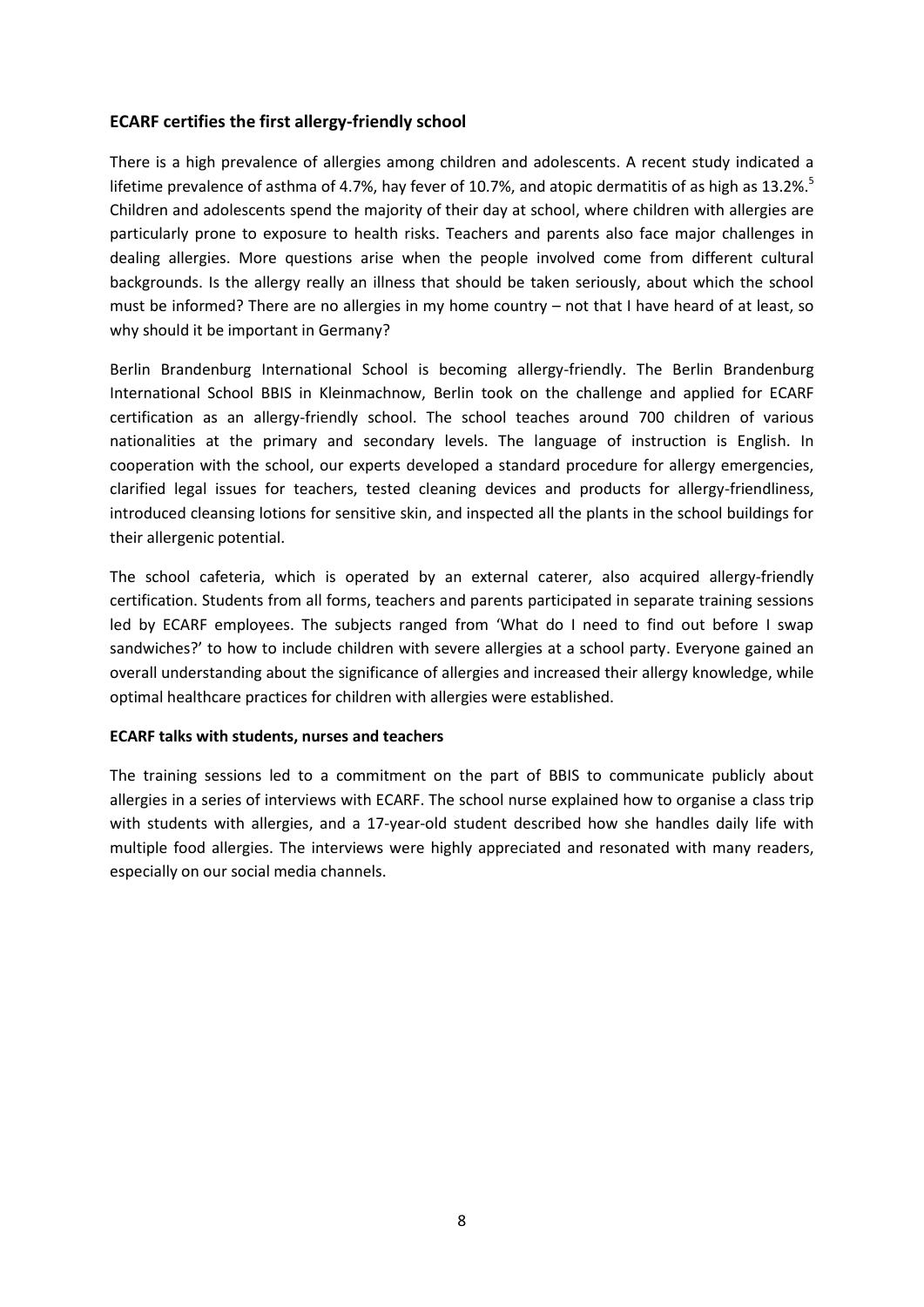### **Sources**

1 Biermann, J. et al. 2013. Allergic disorders of the respiratory tract – findings from a large patient sample in the German statutory health insurance system. Allergo Journal 22 (6): 366-373.

2 Zeidler, C.2015. Pruritus im Alter: Jeder Fünfte ist betroffen (Pruritus in elderly: causes, prevention and therapy). MMW-Fortschr. Med 157 (5).

3 Langen, U.; Schmitz, R.; Stepphuhn, H.2013. Prevalence of allergic diseases in Germany. Results of the German Health Interview and Examination Survey for Adults (DEGS1). In: Bundesgesundheitsblatt (56): 698-706.

4 Forsa. Gesellschaft für Sozialforschung und statistische Analysen mbH (Institute for Social Research and Statistical Analysis). 2012. Survey among 1,000 German citizens for Deutsche Dermatologische Gesellschaft (DDG – German Society of Dermatology).

5 Bergmann, K.C.; Heinrich, J.; Niemann, H. 2016. Current status of allergy prevalence in Germany. Position paper of the Environmental Medicine commission of the Robert Koch-institute. Allergo J Int 25: 6-10.